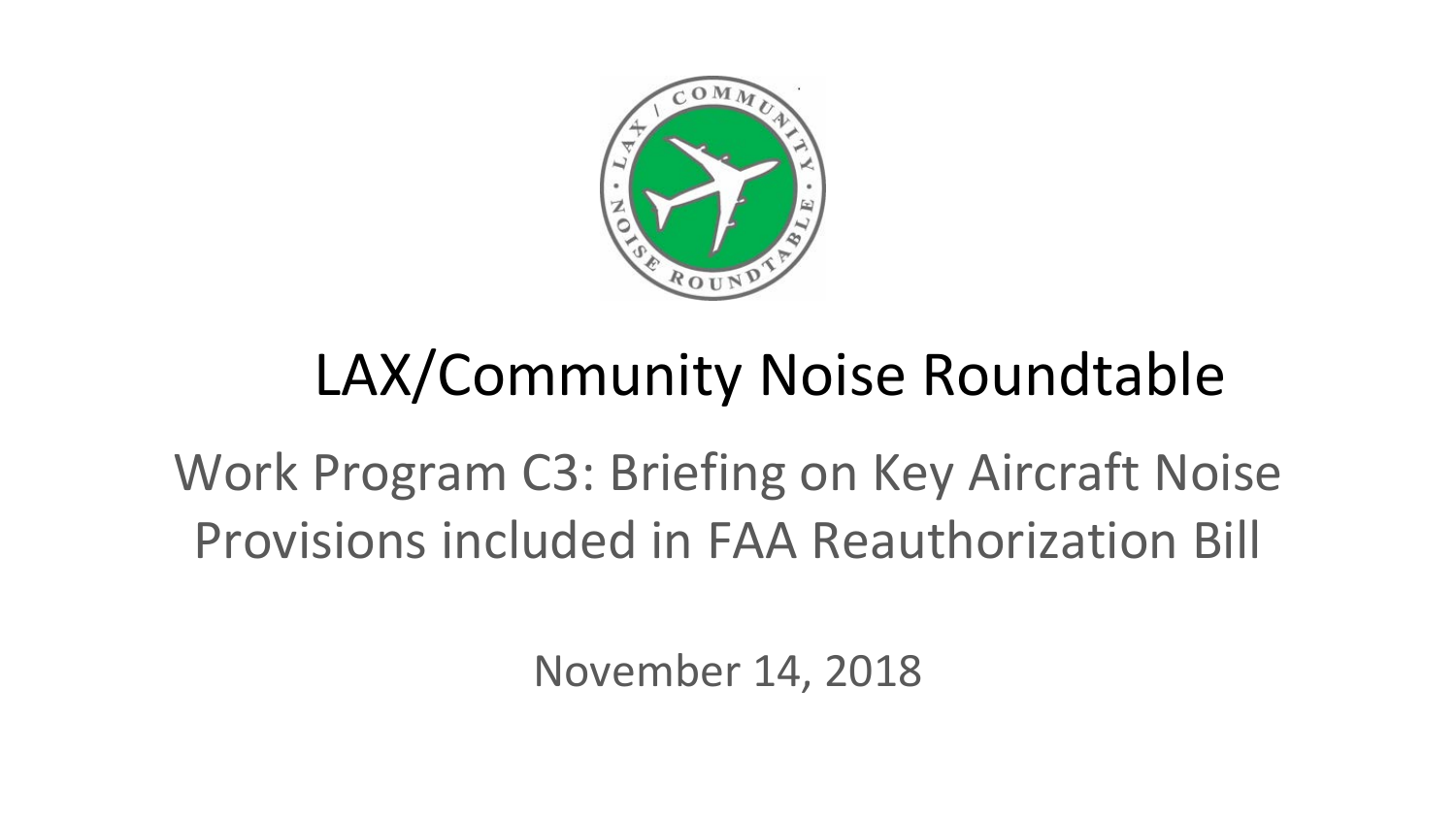

On October 5, 2018, President Trump signed the FAA Reauthorization Act of 2018, which:

- Authorizes Federal Aviation Administration (FAA) spending levels over a five-year period on a wide range of operational, planning, and research efforts
- Earmarks \$3.35 billion annually for the FAA's Airport Improvement Program (AIP); a portion of which is used for noise compatibility programs such as 14 CFR Part 150 Studies, sound insulation programs, and noise-related research
- Contains 14 noise-related provisions, which are the focus of this presentation

The Act did not contain language that would have privatized FAA's air traffic control functions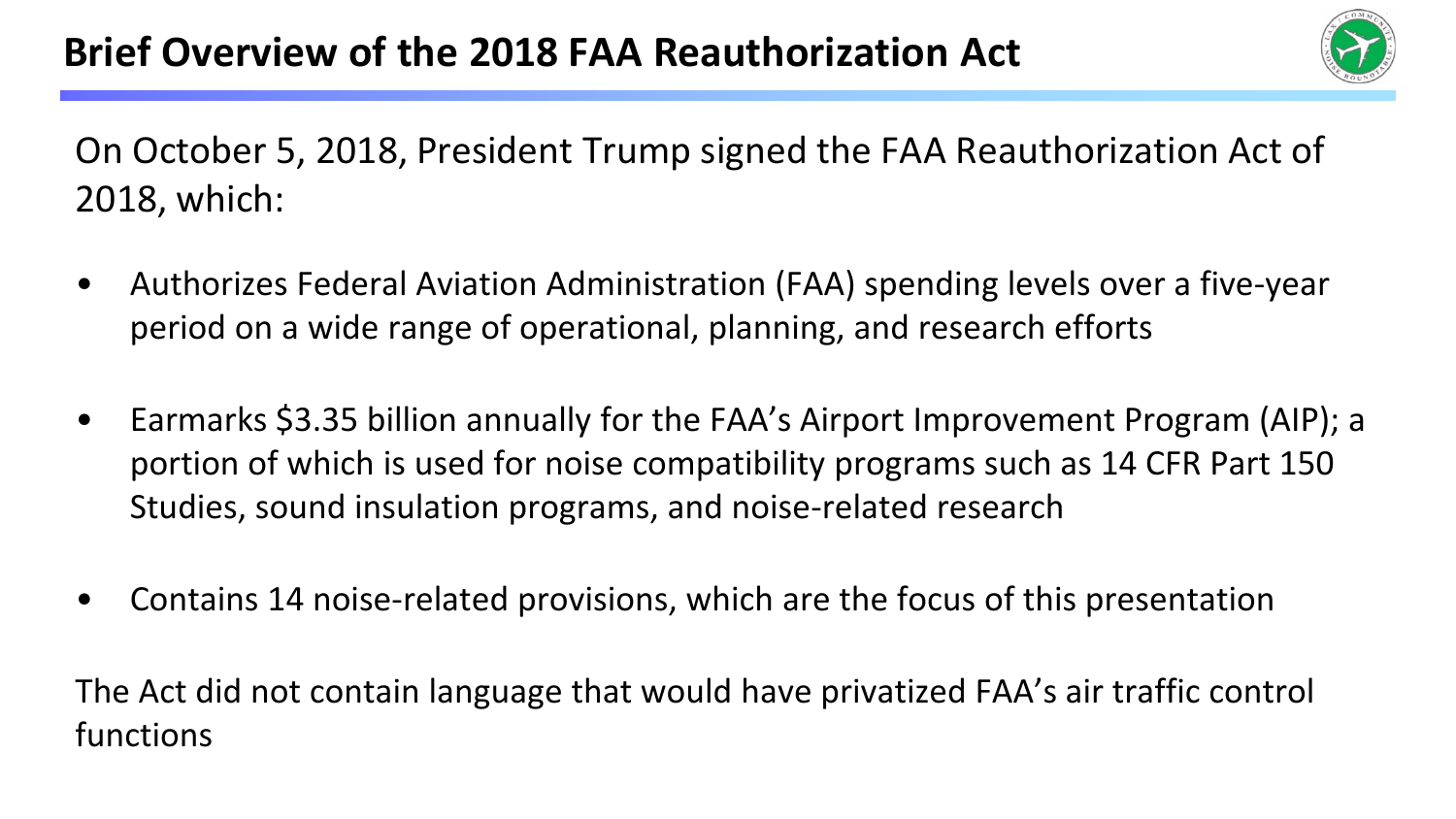

Subtitle D, Airport Noise and Environmental Streamlining, of the Act contains the following noise provisions:

- Section 172. Authorization of certain flights by Stage 2 aircraft.
	- Establishes a pilot program for the operation of Stage 2 aircraft between not more than 4 medium hub or nonhub airports, with specific characteristics.
- Section 173. Alternative airplane noise metric evaluation deadline.
	- Requires that the FAA complete an evaluation of alternative metrics to the current Day Night Average Sound Level (DNL) 65 standard within one year of the date of enactment.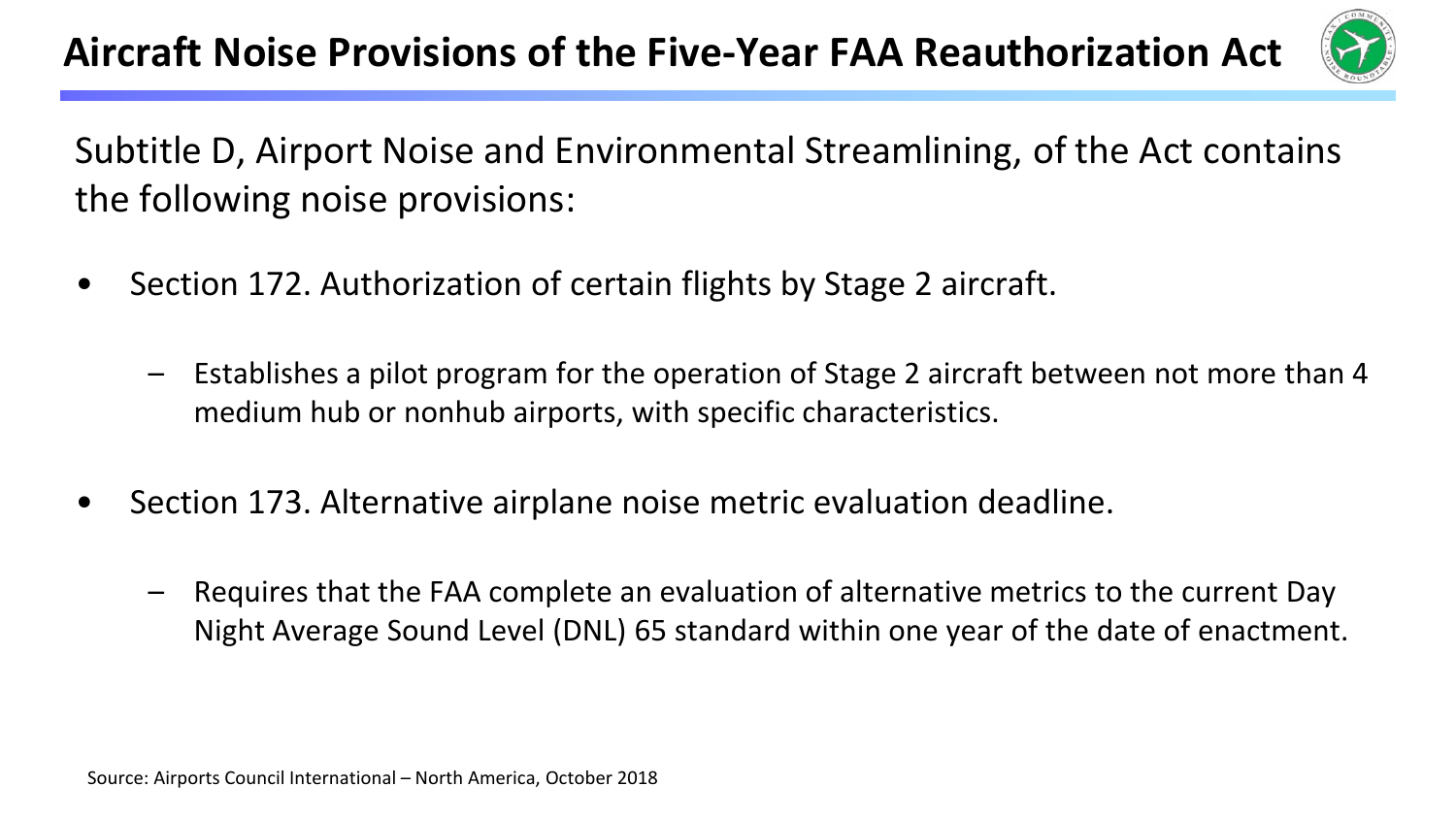

- Section 174. Updating airport noise exposure maps.
	- Builds on the current requirement that a noise exposure map for those airports that have one – must be updated when there is a change in the surrounding area, such as a significant new noncompatible use, or a change in the operation of the airport would significantly reduce noise over existing noncompatible uses. Additional language has been added clarifying that if one of the listed changes occurs, an updated noise exposure map is only required if the change either comes into effect during the forecast period of the existing noise exposure map, or during the implementation period of the airport operator's noise compatibility program.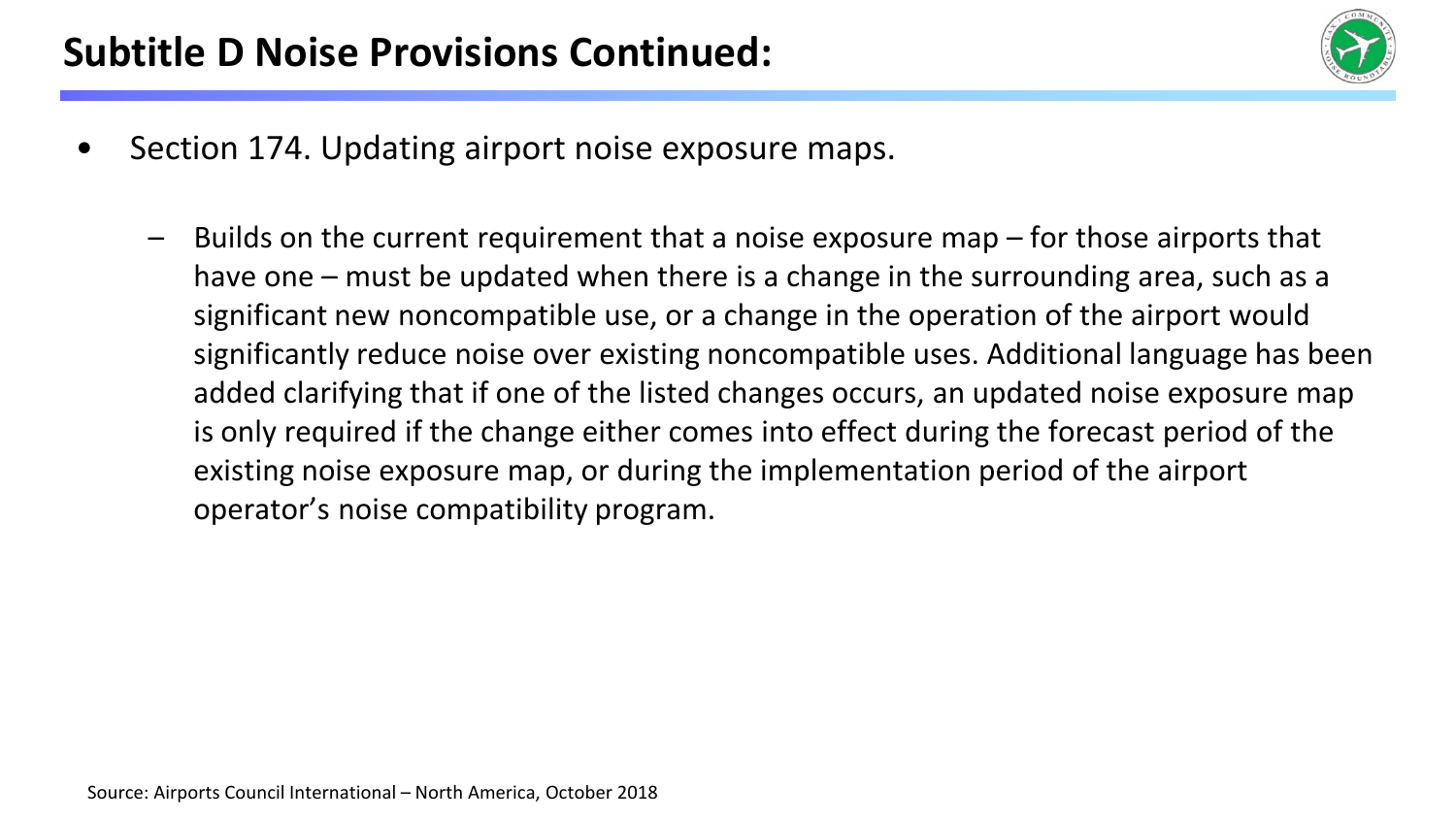

- Section 175. Addressing community noise concerns.
	- Requires the FAA to consider the feasibility of implementing dispersal headings for new RNAV departure procedures below 6,000 AGL if: (1) the airport requests it, (2) it would not have safety or efficiency implications, and (3) it would not significantly increase noise over other noise-sensitive areas.
- Section 176. Community involvement in FAA NextGen projects located in metroplexes.
	- Requires the FAA to prepare a review (within 180 days) of FAA's community involvement practices for NextGen projects located in Metroplex. That review is to be followed by a report (within 60 days) containing: (1) recommendations for improving community involvement for NextGen projects in Metroplexes; (2) discussion of how and when the FAA will engage airports and communities in PBN proposals, and (3) lessons learned from NextGen projects.

Source: Airports Council International – North America, October 2018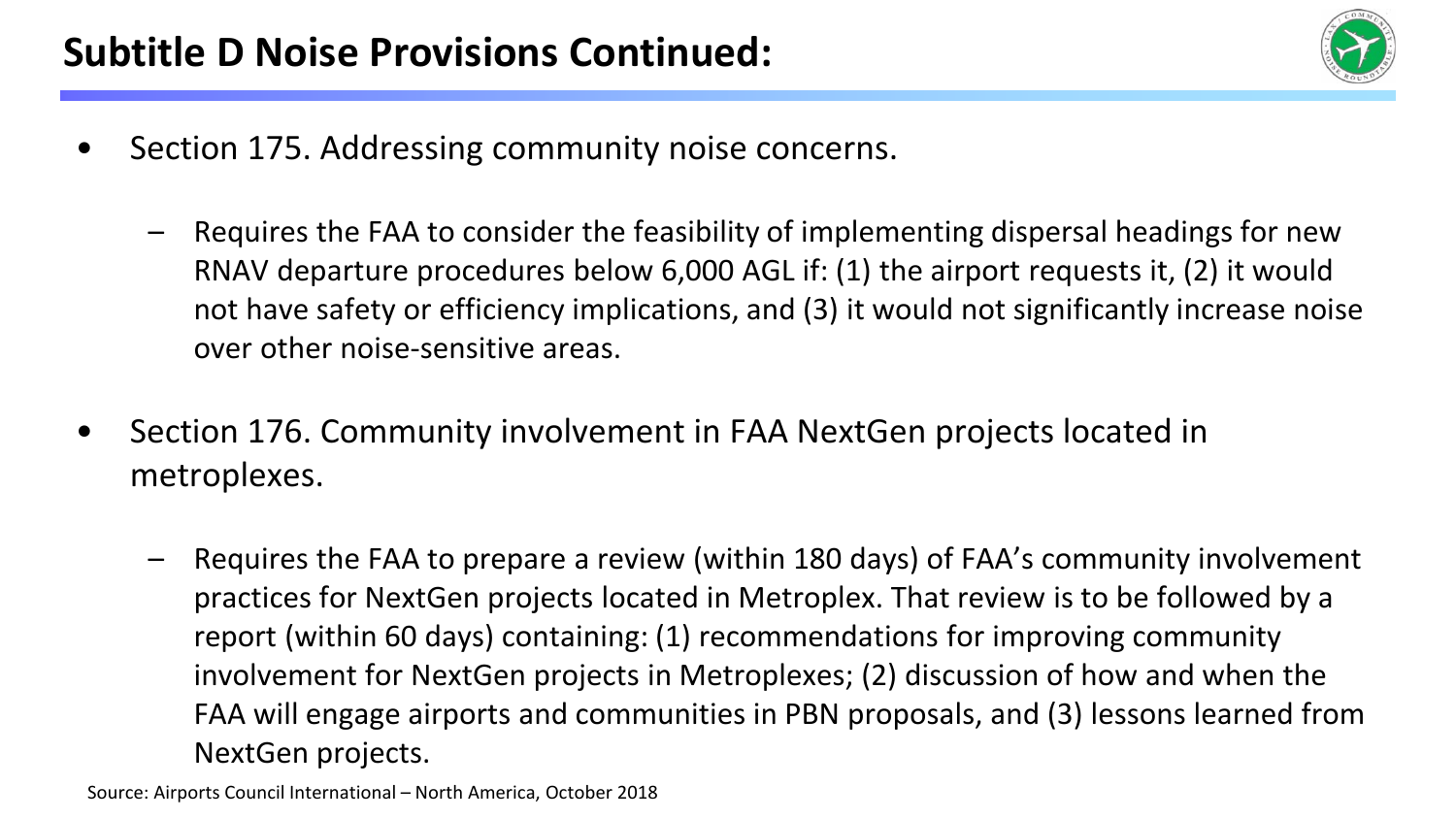

- Section 179. Airport noise mitigation and safety study.
	- Requires the FAA to conduct a study to review and evaluate existing studies and analyses of the relationship between jet aircraft approach and takeoff speeds and corresponding noise impacts on communities surrounding airports. It would also look at whether reduced approach or takeoff speeds would jeopardize aviation safety and/or: cause the National Airspace System (NAS) to operate less efficiently; impact capacity; and increase fuel burn.
- Section 180. Regional ombudsmen.
	- Requires the FAA to designate a Regional Ombudsman for each region who would serve as a liaison with the public to address "issues regarding aircraft noise, pollution, and safety" and make recommendations to the Regional Administrators to address concerns raised by the public.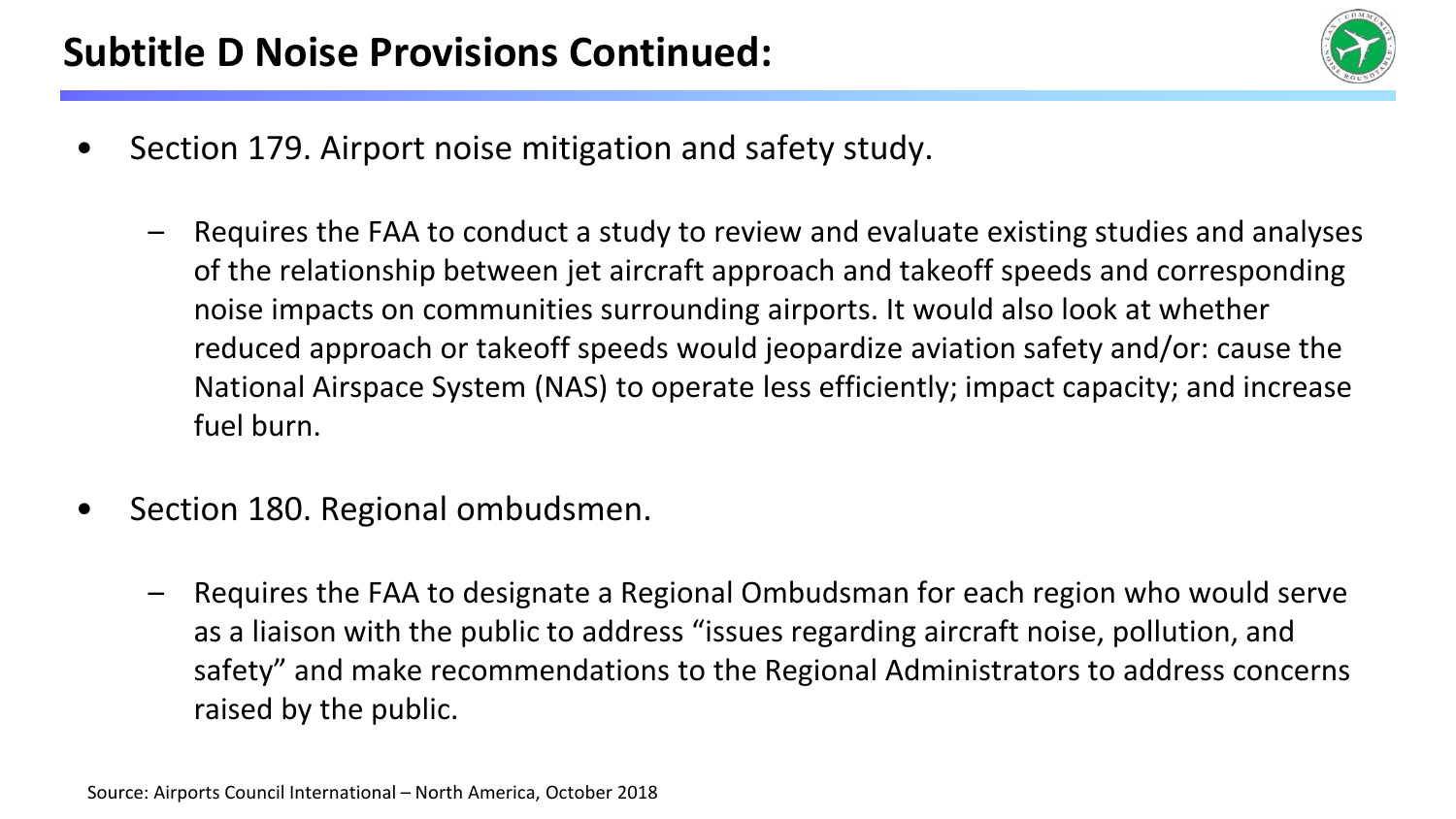

- Section 181. FAA leadership on civil supersonic aircraft.
	- Directs the FAA Administrator to exercise leadership in the creation of Federal and international policies, regulations, and standards relating to the certification and safe and efficient operation of civil supersonic aircraft. It directs the FAA to obtain aerospace industry stakeholders input regarding regulatory framework, and issues related to standards and regulations for the type certification and safe operation of civil supersonic aircraft, including noise certification. This provision also directs FAA to exercise international leadership. FAA is required to issue a notice of proposed rulemaking by March 31, 2020, for civil supersonic noise standards.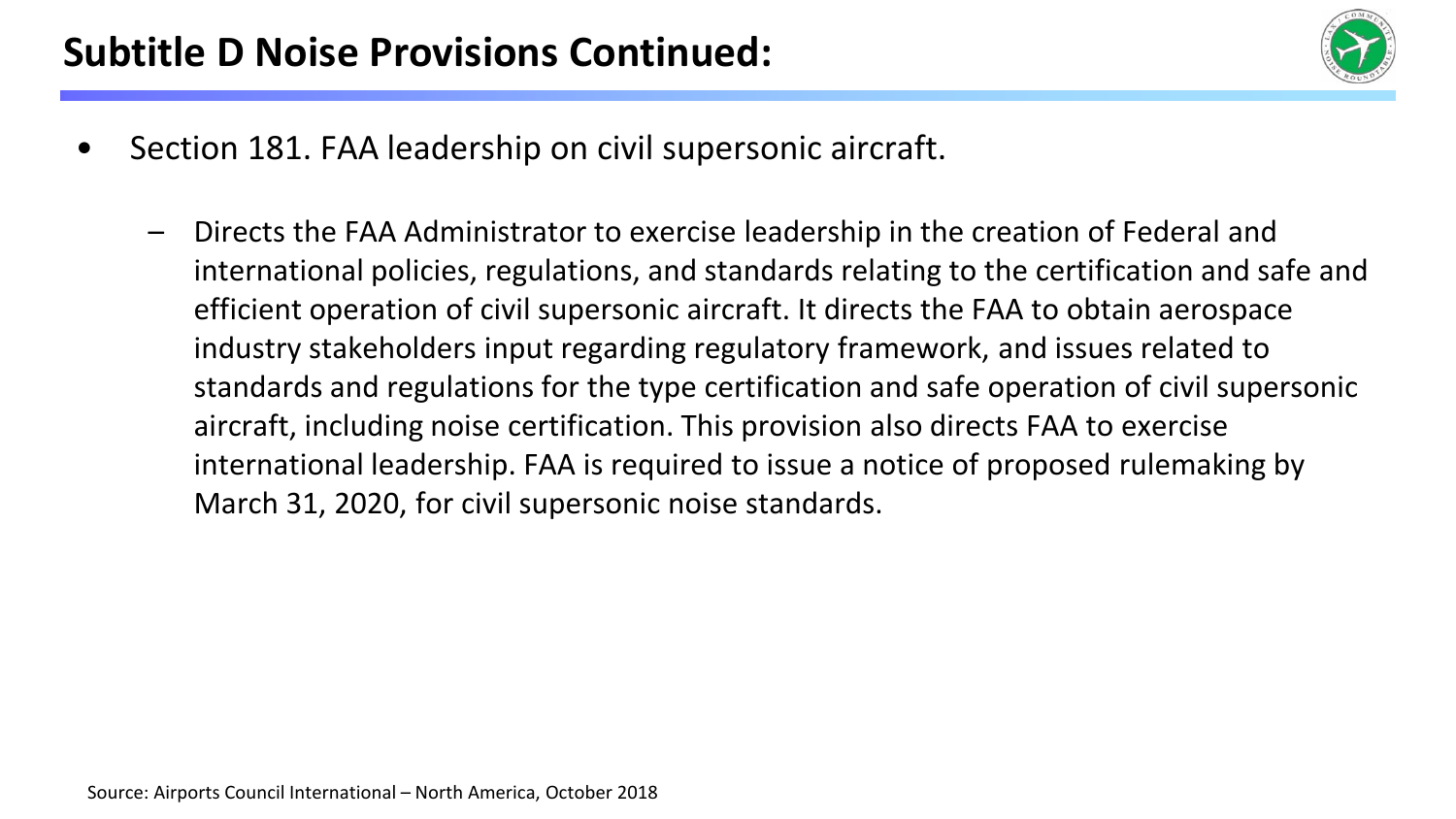

- Section 186. Stage 3 aircraft study.
	- Directs GAO to undertake a review of the potential benefits, costs, and other impacts that would result from a phase out of covered Stage 3 aircraft. The review must include:
		- Inventory of covered Stage 3 aircraft
		- Benefits, costs, and impacts to a variety of stakeholders, including air carriers, GA operators, airports, communities surrounding airports, and the general public
		- Lessons learned from the phase out of Stage 2 aircraft
		- Costs and logistical challenges associated with recertifying stage 3 aircraft capable of meeting Stage 4 noise levels
		- Stakeholder views on the feasibility and desirability of phasing out covered Stage 3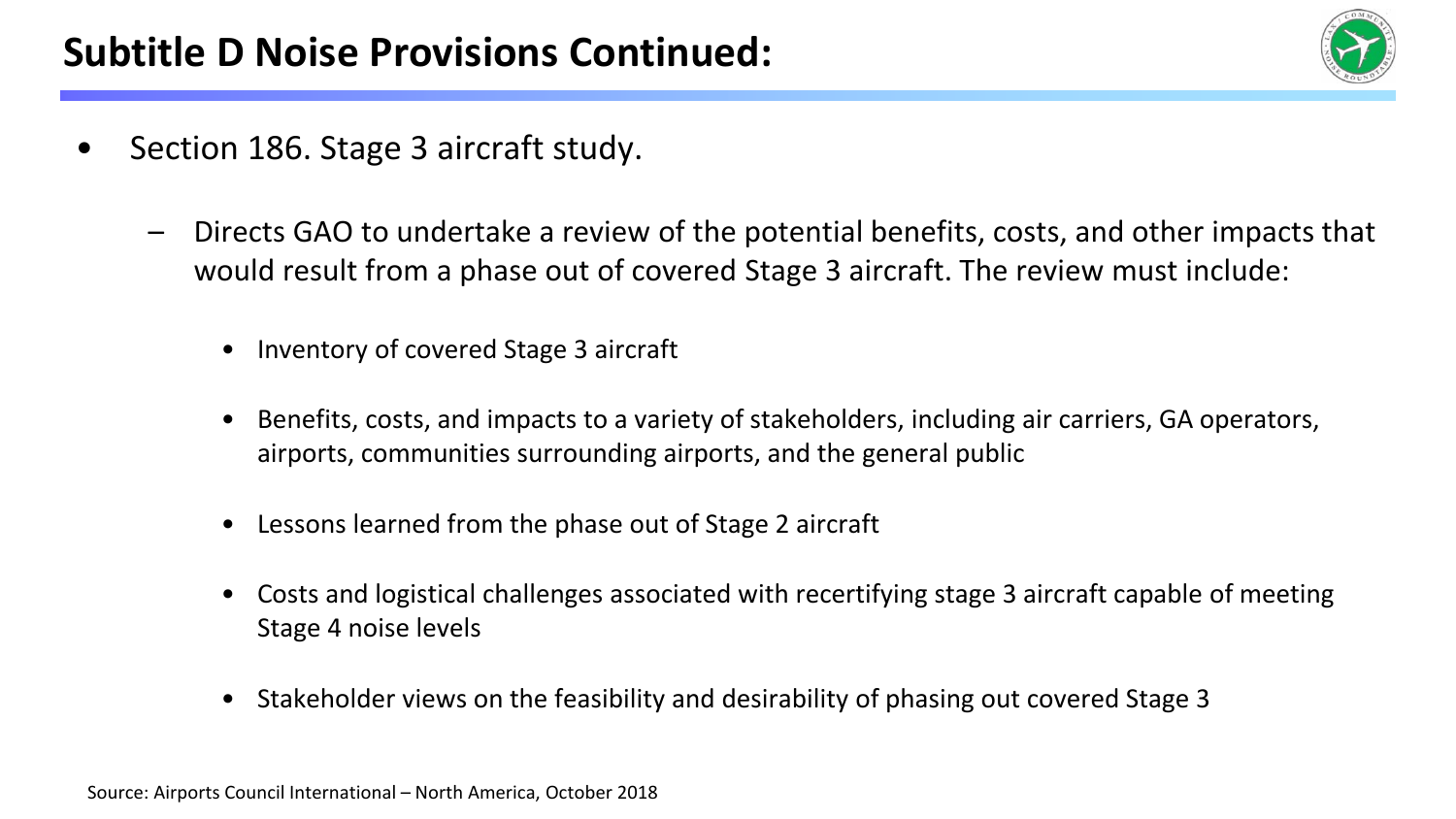

- Section 187. Aircraft noise exposure.
	- Requires the FAA to conduct a review of the impact of noise exposure on communities around airports. The FAA would be required to submit a report to Congress on their findings within 2 years, including FAA's recommendations for revisions to their land use compatibility guidelines in Part 150 of Title 14 CFR.
- Section 188. Study regarding day-night average sound levels.
	- Directs the FAA to evaluate alternative metrics to the current average day-night level standard. (Note, this is similar to Section 173, except that it adds the requirement of consideration of actual noise sampling and other methods, and an accelerated schedule.)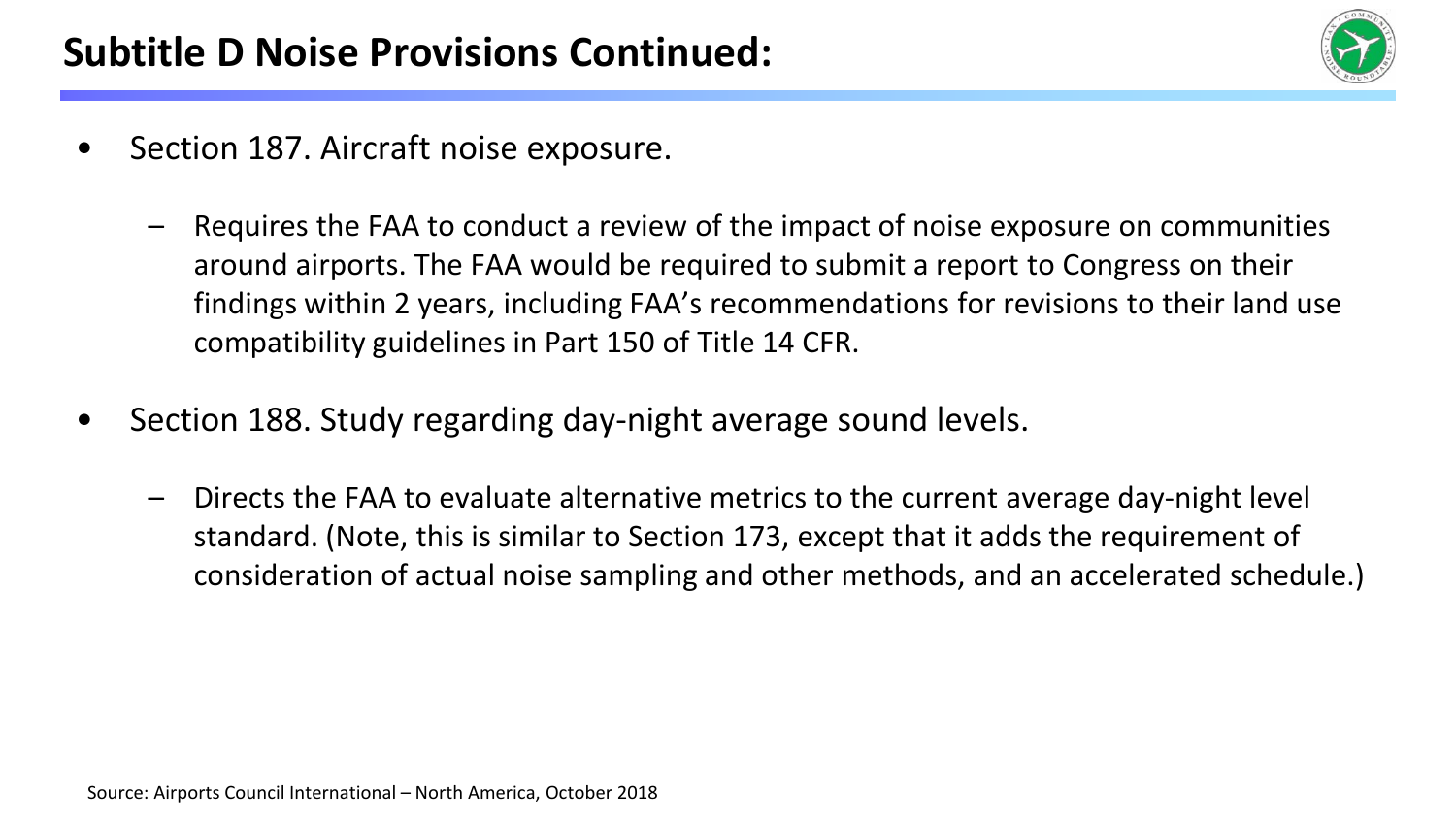

- Section 189. Study on potential health and economic impacts of overflight noise.
	- Requires the FAA to engage a university to conduct a health study in a number of metropolitan areas (Boston, Chicago, the District of Columbia, New York, the Northern California Metroplex, Phoenix, the Southern California Metroplex, Seattle, or such other area as may be identified by the FAA), focusing on "incremental health impacts on residents living partly or wholly underneath flight paths most frequently used by aircraft flying at an altitude lower than 10,000 feet, including during takeoff or landing"; and "an assessment of the relationship between a perceived increase in aircraft noise, including as a result of a change in flight paths that increases the visibility of aircraft from a certain location, and an actual increase in aircraft noise, particularly in areas with high or variable levels of non-aircraft-related ambient noise."